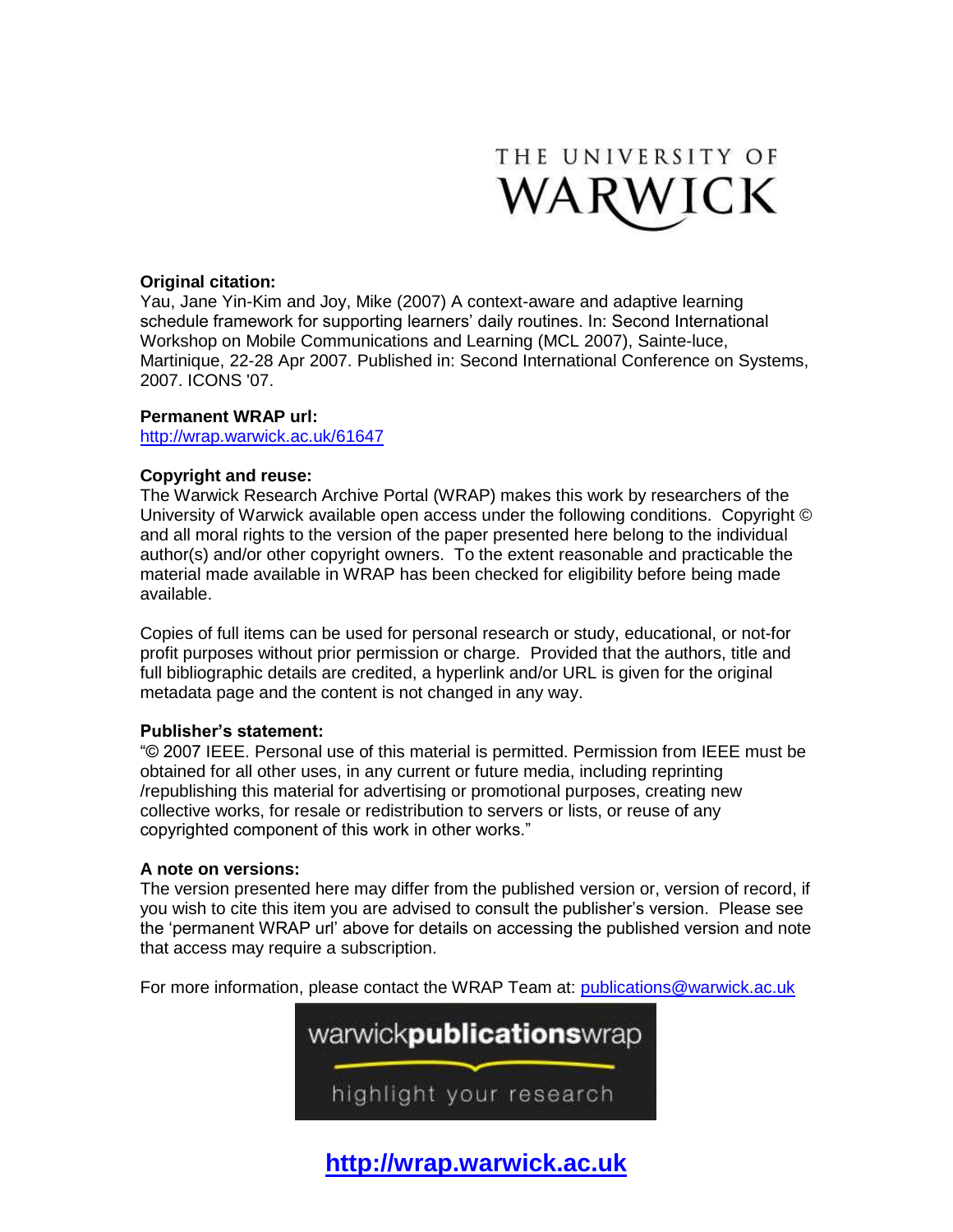# **A Context-aware and Adaptive Learning Schedule framework for supporting learners' daily routines**

**Jane Yau, Mike Joy** 

*Department of Computer Science, University of Warwick, UK*  {j.y-k.yau, m.s.joy}@warwick.ac.uk

#### **Abstract**

A learning context describes the current situation of a learner related to a learning activity, and continually changes in a mobile learning environment. As a result, context-awareness in mobile learning has become an essential part when designing more adaptive mobile learning systems. In this paper, we introduce our novel Contextaware and Adaptive Learning Schedule framework which makes use of a learning schedule to support the students' daily routines, and first, adapts the activities to the student's learning styles and then, selects the appropriate activity for the learner based on their current learning context.

**Keywords:** Context-aware, Adaptive Learning, Learning Schedule, Learning Styles, Mobile Learning

### **1. Introduction**

Mobile learning has become widespread and students nowadays are able to learn anywhere and at any time, enabled by mobile technologies and wireless internet connections. Goodyear [1] suggested that "*there may be good reasons for allowing and perhaps encouraging learners to create their own 'learn places', configuring the physical resources available to them in ways they find most comfortable, efficient, supportive, congenial and convivial"*. Sharples [2] noted that learners should be able to choose the times and locations of their learning, and Syvänen *et al.* [3] stated that learning activities should not be bound to only one specific environment (e.g. classroom), nor should the activities be prestructured. Mobile learning can be distinguished "*by rapid and continual*  *changes of context, as the learner moves between locations and encounters localised resources, services and co-learners"* [ 4 ], and these different situations of a person related to a learning activity are described by different learning contexts [5].

Corlett *et al.* [6] noted that the built-in software in mobile computing devices are not designed particularly to support students' learning activities such as attending lectures, reading course content, revising and meeting course deadlines. Subsequently, they developed a student learning organizer which included the standard pocket pc applications and they incorporated specific tools for students to access course material, view their timetables, communicate via email and instant messaging and organize ideas and notes; however this tool is not context-aware.

Context-aware mobile learning has become increasingly important because of the dynamic and continually changing learning settings in the learners' mobile learning environment giving rise to many different learning contexts. The task of a contextaware mobile learning application is to sense the mobile environment and react to the changing context during a student's learning process [4]. Context is a key in the design of more adaptive mobile learning systems [7] and context-awareness must be integrated within the systems in order for them to be truly effective [8]. User distraction in the mobile learning environment can be minimized as a result  $[9]$  and the user's explicit input can also be reduced [10]. Different information needs are required by mobile users/learners, and therefore these needs must be addressed in different ways [11].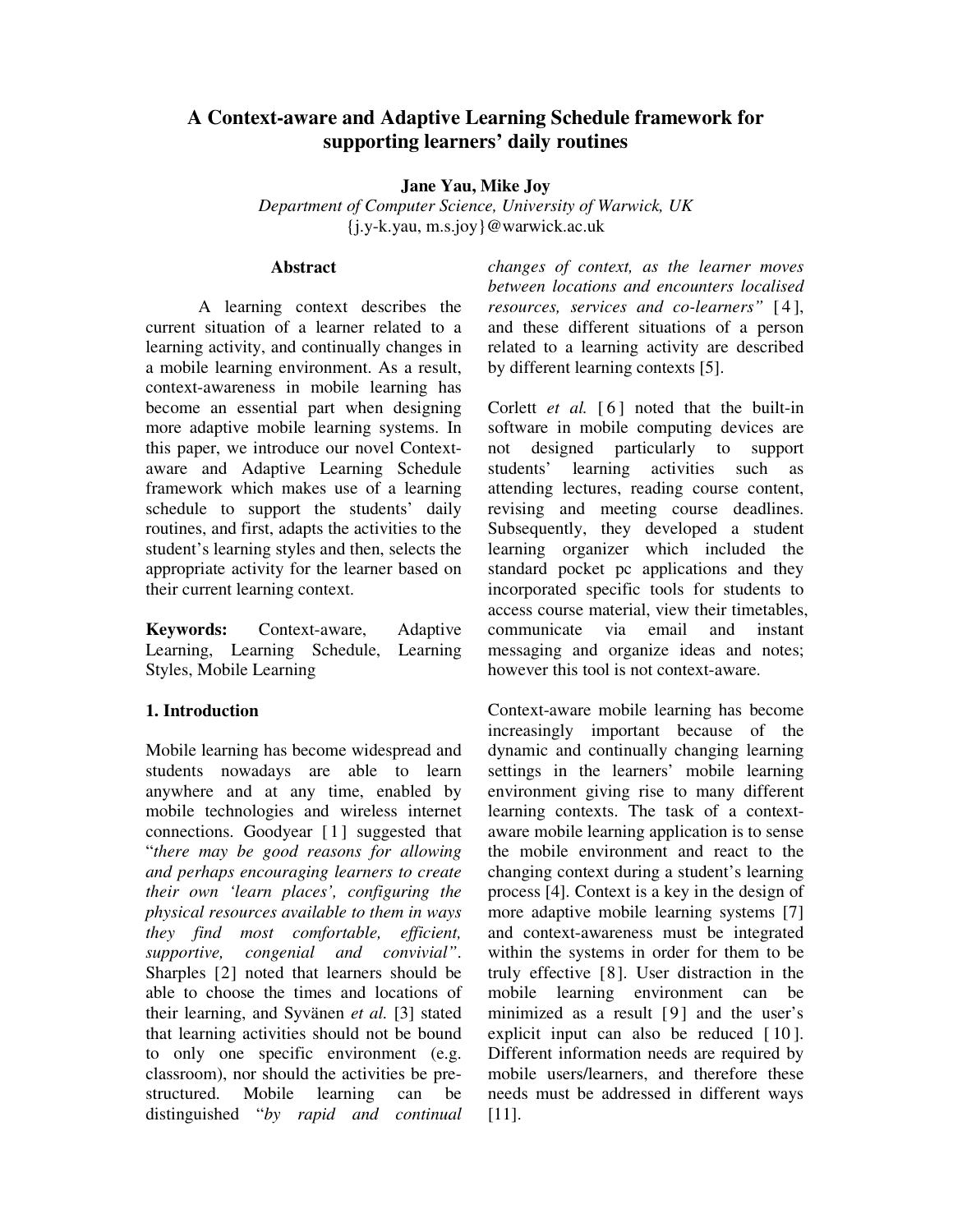In this paper, we introduce our novel Context-aware and Adaptive Learning Schedule (CALS) framework, consisting of the following three main components –

- A Learning Schedule for supporting the learners' daily routines (including both learning-related and learning-unrelated events).
- A Learning Styles adaptation module for adapting the learning activities according to the students' learning styles.
- A Context adaptation module first identifies the learning context which the learner is currently situated in which is subsequently combined with the filtered activities based on the learners' learning styles, and recommends appropriate learning activities for them.

The remainder of this paper is organized as follows. In Section 2, context-awareness and adaptation in mobile learning is examined and related research is introduced. In Section 3, our CALS framework is explored in detail. In Section 4, we discuss our design, implementation and evaluation plans. Finally, conclusions and future work is given in Section 5.

## **2. Related Work**

There has been an increased variety of different locations of where students' learning can take place other than in educational institutions and at home; this includes on public transport (i.e. buses and trains etc), in restaurants or pubs [12], as well as outdoor places such as parks. The conditions within these different locations could affect differently a learner's choice of educational task or learning activity, and also his/her ability to accomplish a task successfully. It was noted by Bull *et al.* [13] that the learner's interactions with their learning device should be structured appropriately in their current location, considering their concentration level and the

likelihood of interruption in that location, and the available time for study.

There are two types of context-aware retrieval applications, known as interactive and proactive. The interactive applications directly issue requests to the users to input contextual information; whereas, the proactive applications can automatically retrieve the contextual information via some sensors such as GPS location sensor [11]. Bull *et al.*'s [13] application is an example of an interactive application, such that their attributes (location, concentration level, likelihood of interruption and available time) are inputted by the users.

An example of a proactive application includes Martin *et al.*'s [ 14 ] whom developed a system which selects and proposes the most appropriate activities to be completed at each time to learners. They take into account the user's personal features, preferences or previous actions, user's context, including spare time and location. They also take into account that users may use different physical devices (PCs, laptops, mobile phones and PDAs) and the activities are adapted to the different devices. There is an option which, if appropriate, according to the learner's context, will alert or interrupt the users about the availability of an activity. Their system also allows collaborative activities between users to be performed.

Cheverst *et al.* [15] developed a system for tourists to visit the town, which takes into account environmental context such as opening times of the city's attractions and the current time of day, which will be relevant for creating a tailored tour and to navigate a visitor around the city. The visitor's personal context information is also stored and used for adapting the visiting materials; this includes the visitor's current location, personal profile (interests, preferred reading language, set of attractions already visited) and learning style (whether active/passive role).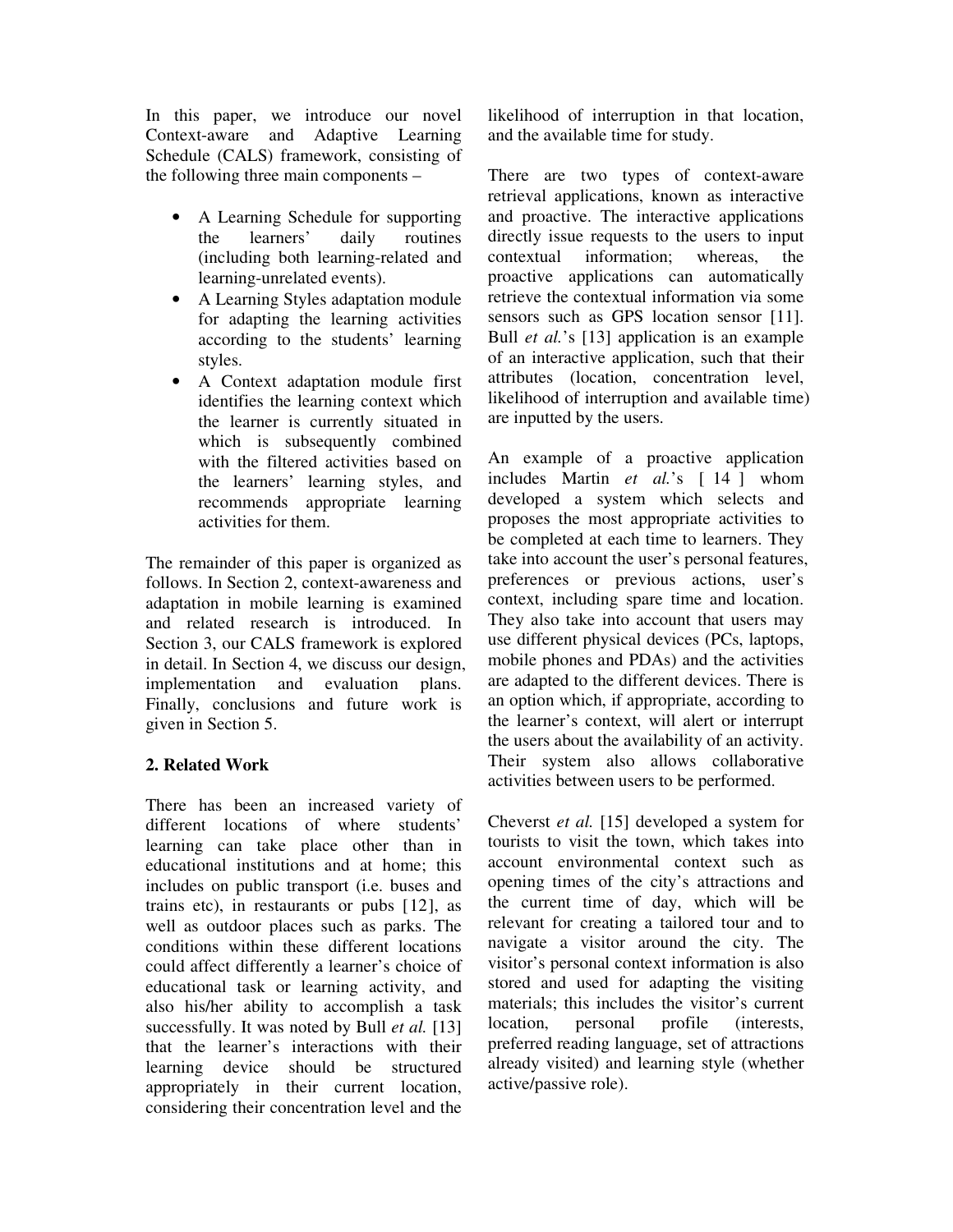### **3. The CALS Framework**

Our proposed system draws upon three theoretical foundations – the contexts of mobile learning and computing, the Dunn and Dunn and the Felder and Silverman learning styles models [16]. Our goal is to develop a learning application to be used on a mobile handheld device, which adapts the learning activities to the learners according to their learning styles and is also capable of detecting the users' current learning context, and recommends appropriate activities for them based on these two criteria.

Figure 1 shows the pedagogical architecture of our framework, which includes three databases - the learner's profile (including their learning styles), the learner's scheduled events and the learning activities. There are two adaptation modules – learning styles adaptation and context adaptation.

#### **Figure 1 – Pedagogical architecture of CALS**



We have chosen to adopt the proactive approach because of the increased contextaware capability. We will retrieve the contextual information from the scheduled events database, (such as the time available for learning and the precise location), and two sensors, namely GPS for location detection and a microphone for noise detection.

We include the learners preferred learning styles because learners have different psychological properties which relate to their learning experiences and these considerations should be made [ 17 ]. We have identified the Felder and Silverman model as one which is appropriate for use within our system because this model describes the learner in more detail and is based on tendencies implying that learners can sometimes act differently if they have a high preference for certain behaviour [18]. Other authors such as Park [19] have also adopted the use of the Felder and Silverman model for the adaptation of learner's learning styles in their learning systems.

The remainder of this section is organized as follows. First, we give a sample scenario to illustrate how our adaptation process functions. Then we explore each of the components of our architecture, namely, learner's profile database, learner's scheduled events database, learning activities database, learning styles adaptation module and context adaptation module.

## **3.1 Sample scenario**

Four users are considered in our sample scenario to illustrate our adaptation process: John – an active learner, Peter – a reflective learner, Sarah – a visual learner and Amy – a verbal learner. The activities will be adapted to the different learning styles, where appropriate. Some of the activities defined in our system are as follows –

- A. Formal assessments
- B. Un-assessed exercises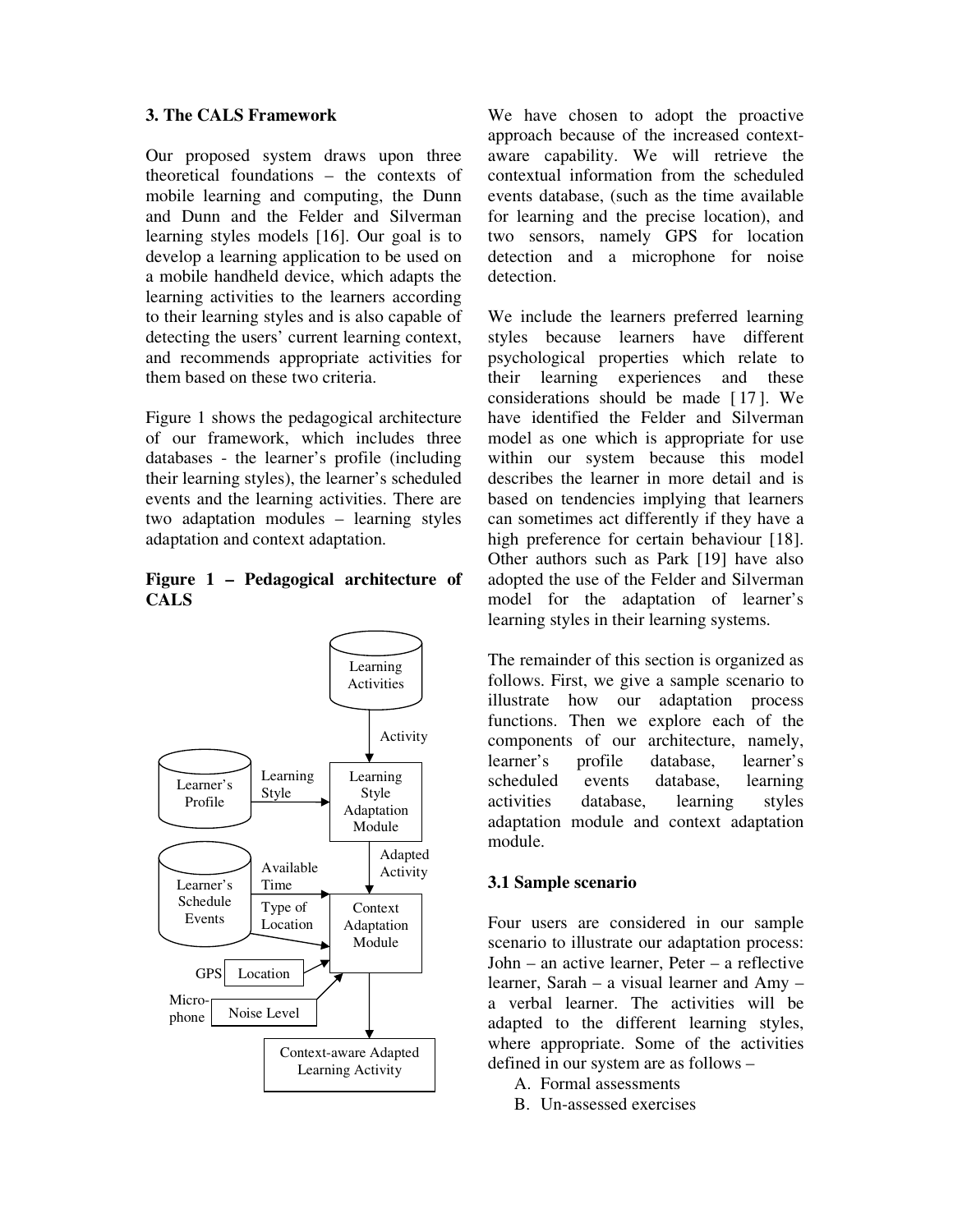- C. Pre-lecture notes
- D. Learning from examples
- E. Review activity
- F. Discussion about work

It is an hour prior to their lecture. John is commuting on a quiet train for an hour; Peter is commuting on a noisy bus also for an hour; Sarah is in the library whilst Amy is in the computer lab. They all would like to undertake some learning activities based on their current learning situation. B has been selected for John as it is considered quiet enough for John to concentrate on the quiet train; C has been selected for Peter; and A has been selected for Sarah and Amy. In addition, a visual version of A has been selected for Sarah whereas a verbal version has been selected for Amy.

After the lecture, John goes to study in a quiet restaurant whereas Peter goes to a noisy café – each has 30 minutes to study. As John is an active learner, D is selected for him; on the contrary, E is selected for Peter as he is a reflective learner.

#### **3.2 Learner's profile database**

Personal information about the learner is recorded in this database, including a unique identifier for the learner, surname, forename, address, email address, gender, date of birth, degree and modules undertaking, and their preferred learning styles according to the Felder and Silverman model [20]. Therefore each of the learner's preferences under the following categories will be recorded  $-$  (1) Active/Reflective, (2) Sensing/Intuitive, (3) Visual/Verbal, and (4) Sequential/Global.

The use of a learner profile is especially important in a mobile learning environment because different types of users may require the devices for different reasons and may require different capabilities of the devices [17]. For example, a music student may require audio capabilities whereas an art student will require drawing capabilities from the device. Jones and Brown [11] also

noted that certain user activities can be adapted to the learners which specifically affect some aspects of the learner profile.

### **3.3 Learner's scheduled events database**

The learner must supply to the system his/her scheduled events that he/she will be participating in at a specific time; these can either be learning related or unrelated. A unique identifier for the event is recorded, a name for quick reference, the event start and finish time, the category (whether learning related or unrelated), the event location, subject and type (whether seminar, lecture, tutorial and so on).

#### **3.4 Learning activities database**

All learning activities are stored in this database. Different types of learning activities are stored including compulsory activities (such as assessments), noncompulsory activities (such as exercises) and revision activities (such as review). Each activity has the following attribute  $-$  a unique identifier, title, subject, description, activity objective, priority of activity to be undertaken (high, medium and low), duration of time needed for completion, and Status of activity (unfinished or finished) - if the activity is not finished, then the remaining duration of the activity is recorded).

#### **3.5 Learning styles adaptation module**

Where possible, each of the learning activities will have a version which will cater for learners with the eight different learning preferences based on the Felder and Silverman model. This module takes the learner's learning style from the learner's profile database as input and outputs the appropriate learning activities for the learner, which is then inputted into the context adaptation module.

#### **3.6 Context adaptation module**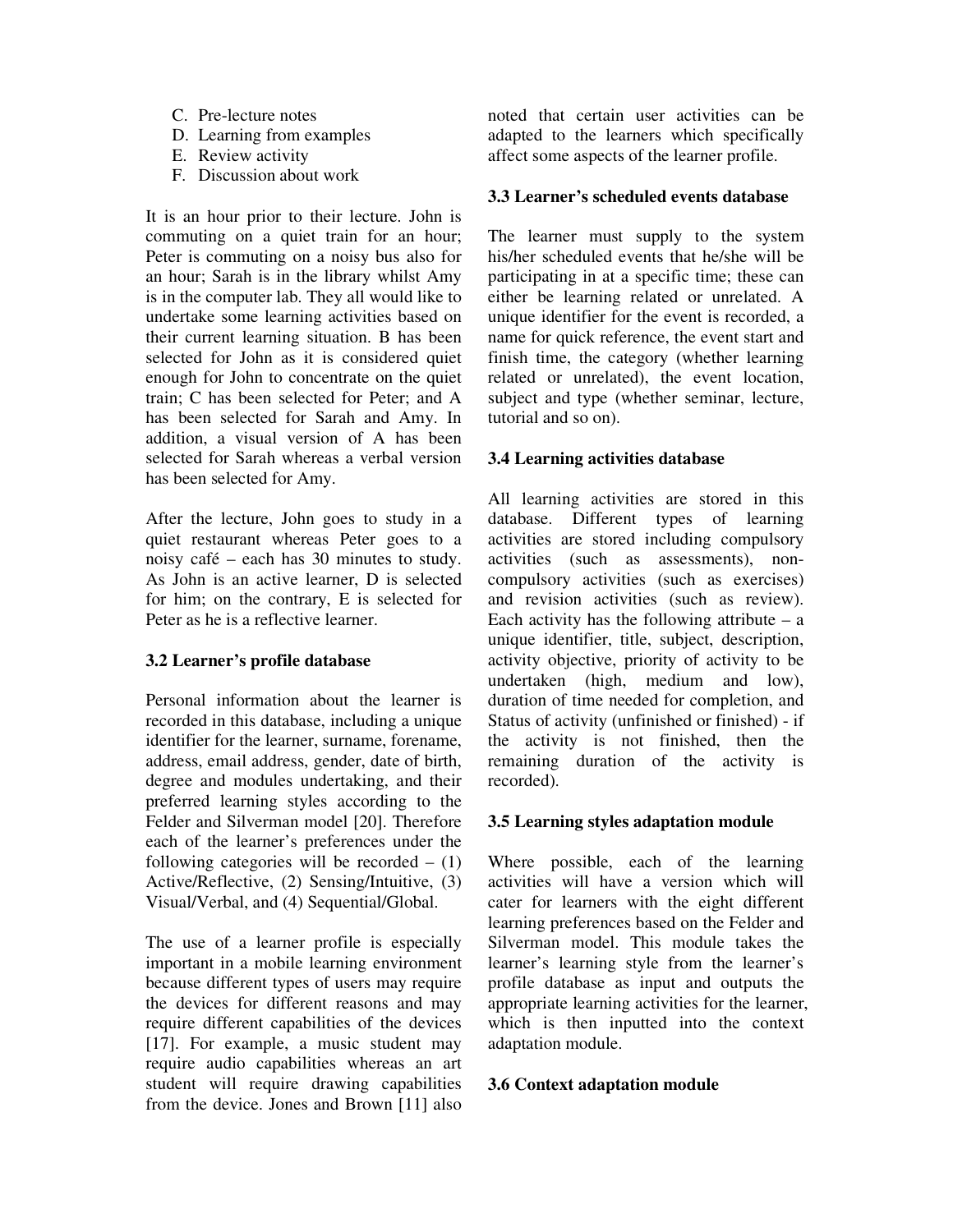This module first identifies the current context that the learner is situated in, based on a number of variables which indicate the individual contextual factors as follows - the actual physical address of the location (for example, University of Warwick) retrieved from GPS; whereas type of location (computer lab, library, café, home etc.), category of location (public, private, in transport) and time available are retrieved from the learner's scheduled events; finally the noise level will be detected from the built-in microphone on the learner's device. Note that it is the precise type of location which is important, rather than the actual location because the importance arises from the way this kind of location affects the individual learner [13]. A check can also be performed to see if the information from the database corresponds with the location sensor (i.e. a check on whether the learner is really keeping his/her schedule) (or do we assume that the learner will keep to his schedule?). This information can be used to alert the user to download lecture notes if he/she missed a lecture, for example.

We will assign individual and exclusive (and exhaustive?) context patterns for each of the combination of the values of the variables, such that (we cannot make an exhaustive list of locations) -

Context pattern  $=$  {location, precise type of location, category of location, time available, noise level}

(Is a reference needed for context pattern? – I've seen one author use this approach)

For example, Context pattern number 1 is assigned for a situation where the learner is at the university's computer lab, has 30 minutes, and is quiet.

When the context has been identified and a context pattern is inferred, this information is combined with the filtered learning activities according to the learner's preferred learning styles, and context-aware learning activities are outputted.

Four categories of context-aware applications were described by Schilit *et al.* [21], namely proximate selection, automatic contextual reconfiguration, contextual information and commands, and contexttriggered actions. Context-triggered actions specify how context-aware systems should adapt using IF-THEN rules, which are previously specified. Actions are then invoked automatically when a contextual element or a mixture of contextual elements are fulfilled. We have selected the contexttriggered approach for use within our system. This approach has also been adopted by Martin *et al.* [14].

## **4. Future Work**

Our future work is described in this section.

### **4.1 Systems Design and Development**

A prototype Java-based web application will be developed from this model and we have chosen the Fujitsu-Siemens LOOX n560 pocket pc device in which to build/run/test our system because of the following main benefits:

- It uses the Microsoft Windows Mobile 5.0 premium edition.
- It uses the .NET compact framework 1.0 SP2 which allows .NET programs to be used and has a new generation of platform application programming interfaces (APIs) which allows rich multimedia support.
- GPS and microphone are built-in.

## **4.2 Systems Evaluation**

The effectiveness of our system will be evaluated using a series of simulations which are required to be done in context, since the context-aware systems are used in context [22]; the simulations will provide us with quantitative results. A small number of human users will be employed to work with